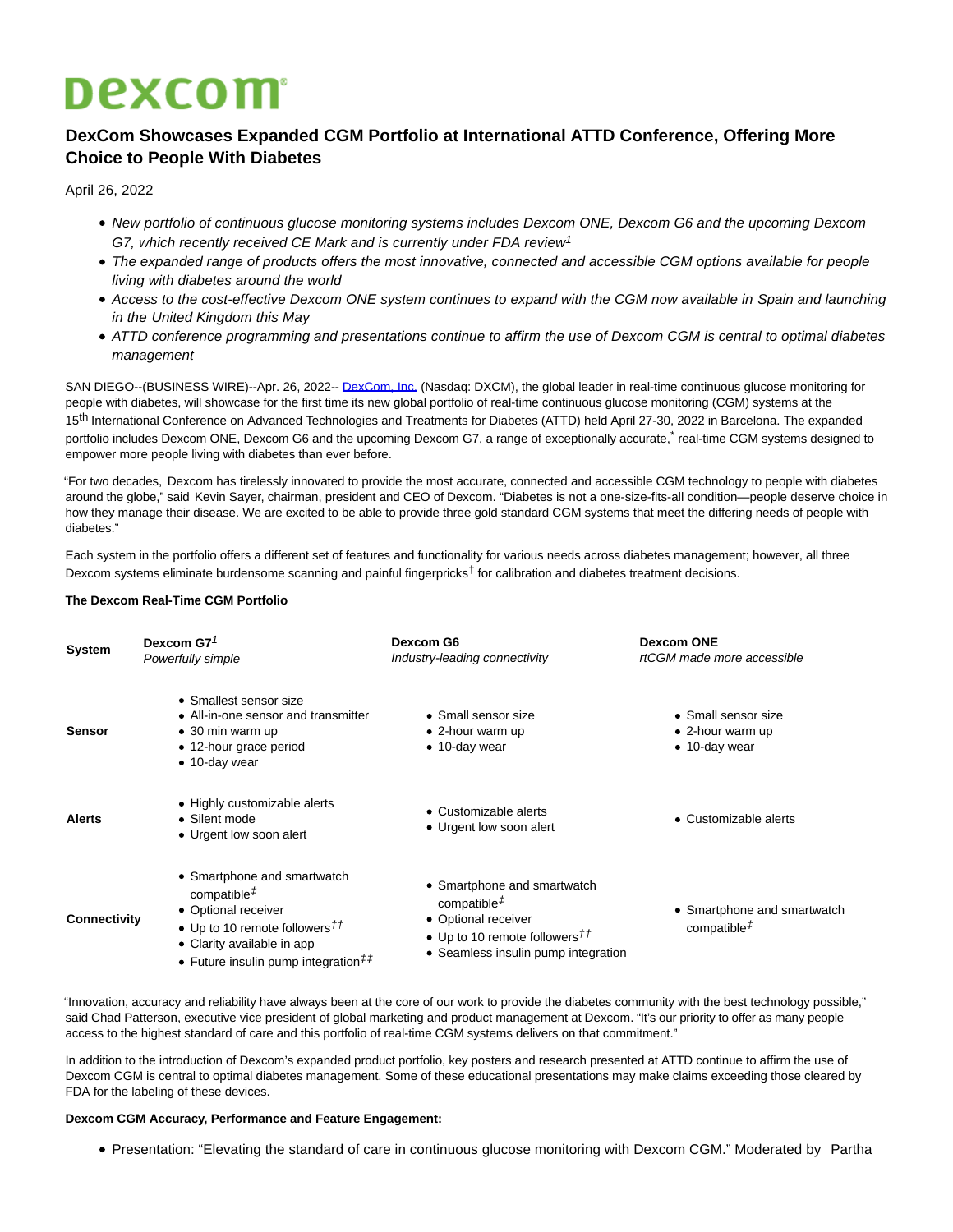Kar on Thursday, April 28, 2022, 15:00 – 16:30 CET in Hall 116. Speakers include: Žydrūnė Visockienė, MD, PhD; Nicholas Argento, MD, FACE; Lori Laffel, MD, MPH; Hood Thabit, MB, BCh, MRCP, MD, PhD; and Lalantha Leelarathna, MBBS, MRCP, MSc, PhD.

Presentation: "Dexcom G6 real-time CGM use across the globe: Feature engagement and correlational outcomes." Moderated by Keri Leone, MS, RD, CDCES on Friday, April 29, 2022, 09:00 – 10:00 CET in Hall 112. Speakers include: Giada Acciaroli, PhD; Robert Dowd, data scientist; Joost van der Linden, PhD; and Anand Iyer, PhD, MBA.

### **Dexcom Connectivity and Closed Loop Systems:**

- Abstract: "Perioperative closed-loop insulin delivery versus standard insulin therapy: A randomised controlled parallel clinical trial in adults with Type 2 diabetes" ( David Herzig).
- Abstract: "Hybrid closed-loop glucose control compared with sensor augmented pump therapy in older adults with Type 1 diabetes: a multicentre, multinational, randomised, crossover study" ( Charlotte Boughton).
- Abstract: "Performance of Omnipod ® 5 Automated Insulin Delivery System at specific glucose targets from 110-150mg/dL over three months in very young children with Type 1 diabetes" ( Sarah MacLeish).
- Abstract: "Improvement in HbA1C after 8 weeks of Omnipod 5<sup>®</sup> Automated Insulin Delivery System use in adults with Type 2 diabetes: From injections to hybrid closed-loop therapy" ( Anne Peters).
- Abstract: "A comparison of two hybrid closed-loop systems in Italian children and adults with Type 1 diabetes" ( Marina Francesca).
- Abstract: "Glycemic outcomes by age and previous insulin delivery method in Control-IQ technology users: 9 months of CLIO study data" ( Jordan Pinsker).

#### **Health Outcomes, Economic Outcomes and Market Access:**

- Presentation: "Dexcom G6 real-time CGM use in non-traditional clinical arenas: Hospital and pregnancy." Moderated by Daniel Chernavvsky, MD on Saturday, April 30, 2022, 08:00 – 08:50 CET in Hall 112. Speakers include: Eileen Faulds, PhD, MS, RN, FNP-BC, CDCES and Anku Mehta, MD.
- Abstract: "The impact of real-time continuous glucose monitoring on treatment satisfaction in adults with Type 2 diabetes: Further findings from the MOBILE randomized clinical trial." ( David Price)
- Abstract: "Association between change in HbA1c and professional CGM use in adults with Type 2 diabetes on non-insulin therapies – a real-world evidence study" (Poorva Nemlekar).
- Abstract: "Reduction in diabetes-related hospitalization rates after real-time continuous glucose monitor (rtCGM) initiation" (Katia Hannah).
- Abstract: "Analysis of alert frequency and glycemic outcomes associated with expanding the default G6 high/low alert range" ( Sarah Pickus).
- Abstract: "Cost-effectiveness of a real-time continuous glucose monitoring system versus self-monitoring of blood glucose in Type 2 diabetes patients on insulin in the United Kingdom" ( Stephane Roze).

For more information about the 15th International Conference on Advanced Technologies and Treatments for Diabetes and to register to virtually attend the conference, visit [https://attd.kenes.com/registration/.](https://cts.businesswire.com/ct/CT?id=smartlink&url=https%3A%2F%2Fattd.kenes.com%2Fregistration%2F&esheet=52697442&newsitemid=20220425006053&lan=en-US&anchor=https%3A%2F%2Fattd.kenes.com%2Fregistration%2F&index=2&md5=48991109613dd58298eb955ae5d6a143)

#### **About DexCom, Inc.**

DexCom, Inc. empowers people to take control of diabetes through innovative continuous glucose monitoring (CGM) systems. Headquartered in San Diego, California, and with operations across Europe and select parts of Asia/Oceania, Dexcom has emerged as a leader of diabetes care technology. By listening to the needs of users, caregivers, and providers, Dexcom simplifies and improves diabetes management around the world. For more information about Dexcom CGM, visit [www.dexcom.com.](https://cts.businesswire.com/ct/CT?id=smartlink&url=http%3A%2F%2Fwww.dexcom.com&esheet=52697442&newsitemid=20220425006053&lan=en-US&anchor=www.dexcom.com&index=3&md5=23d4b8a47dbdbbf5a8e22118773cf228)

\*Dexcom G6, Dexcom G7, and Dexcom ONE User Guides. To obtain the Instructions for use for these products, click [here.](https://cts.businesswire.com/ct/CT?id=smartlink&url=https%3A%2F%2Fwww.dexcom.com%2Fguides&esheet=52697442&newsitemid=20220425006053&lan=en-US&anchor=here&index=4&md5=f0842978a0b591087656769501dbf64c) Note that labeling may differ in different countries.

†If your glucose alerts and readings from Dexcom ONE, Dexcom G6 or Dexcom G7 do not match symptoms or expectations, use a blood glucose meter to make diabetes treatment decisions.

<sup>‡</sup>To view a list of compatible smart devices, visit [dexcom.com/compatibility](https://cts.businesswire.com/ct/CT?id=smartlink&url=http%3A%2F%2Fwww.dexcom.com%2Fcompatibility&esheet=52697442&newsitemid=20220425006053&lan=en-US&anchor=dexcom.com%2Fcompatibility&index=5&md5=71bb28a2295d1fbabae52fdbd4ab53a3)

††Separate Follow App required.